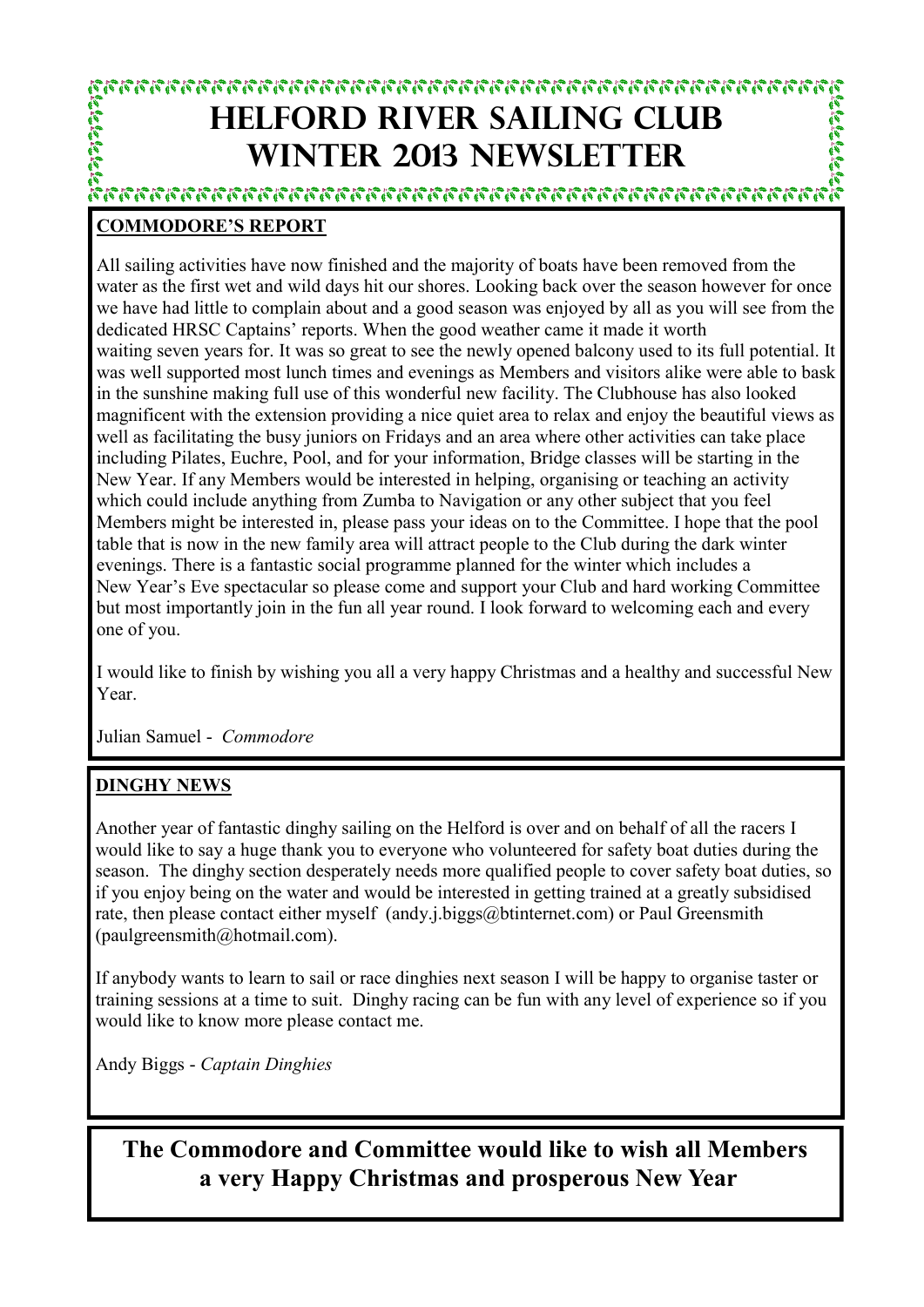#### **NOTICE TO MEMBERS - CLUB BYE LAW 17**

It has been resolved by the Committee that the following amendment be made to the Club mooring waiting list procedure commencing 1st January 2014.

'A Member whose name is at the top of the waiting list will be offered the next vacancy becoming available, and if that vacancy is not accepted within the year in which it is offered, that Member's name will be removed from the top of the list and added to the bottom'.

E.g. If the vacancy offered is not accepted at the time the offer is made it will be offered to the next Member on the waiting list.

#### **HRSC MOORINGS AVAILABLE**

We have 3 moorings available near the end of the Club pontoon. These moorings dry out on a low spring tide and are restricted to boats not exceeding 22ft. The cost for the season 1st April to 31st October is £350. If you are interested in one of these moorings please contact either Dave Blanning, Moorings Officer, on d.blanning@btinternet.com or Penny in the Club office on 01326 231006.

#### **PILATES CLASSES AT HRSC**

The last class of 2013 will be held on Thursday 12th December. The classes will start again on Thursday 9th January 2014 so come along and get fit again after the excesses of Christmas and New Year. Please contact either Penny in the Club office on 01326 231006 or Heather Ibotson on ibotson@btinternet.com for more information.

#### **BOAT SCRUB ON CLUB SLIPWAY**

Could all Members who want to use the slipway for boat scrubbing PLEASE put their name and contact details in the Boat Scrub Book which is kept at the bar in the Clubhouse. This avoids any confusion and double booking. Thank you

Don't forget to check our website regularly for all Club events both on and off the water plus racing results, restaurant menus and much more …….. www.helfordriversc.co.uk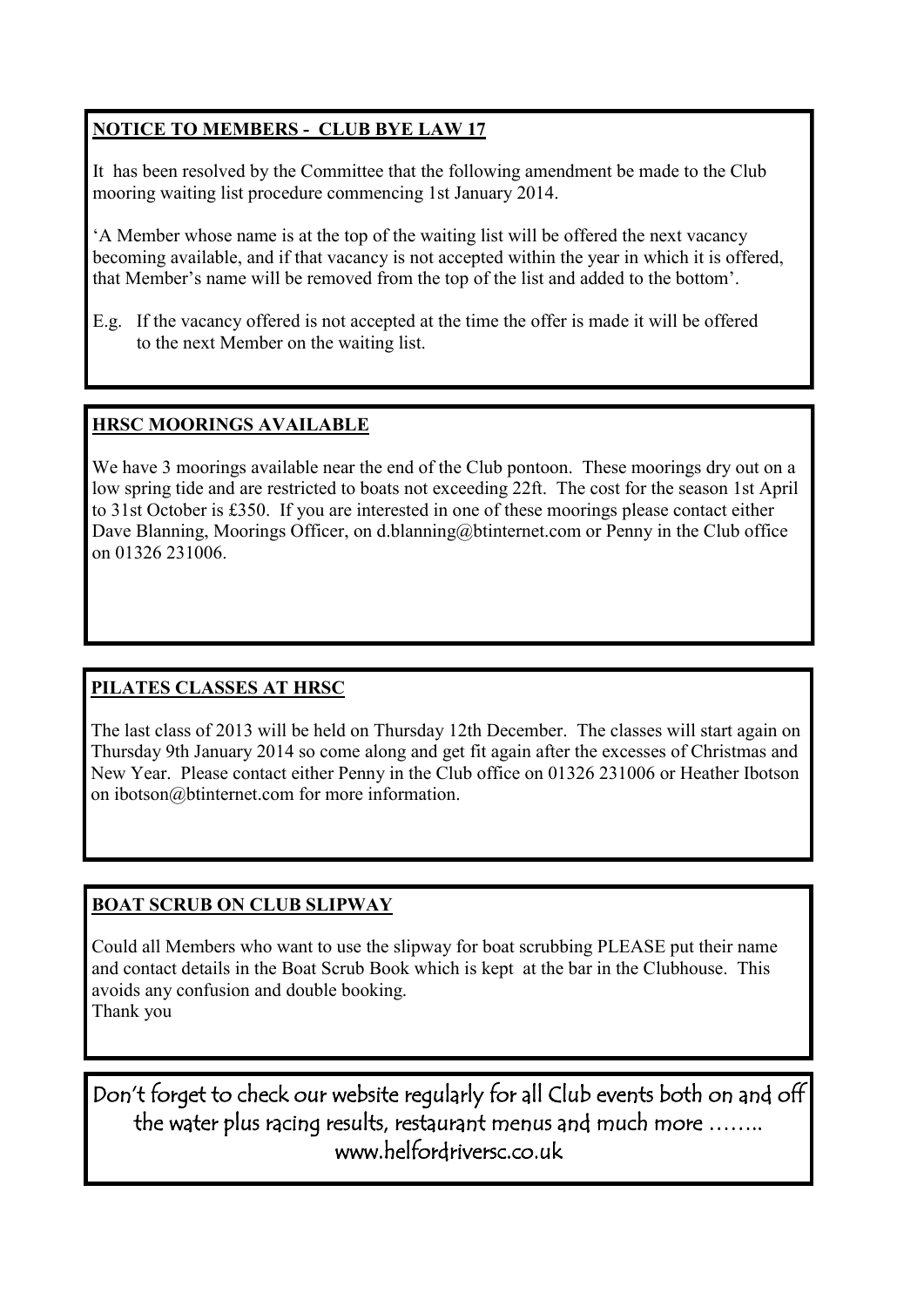## HRSC WINTER SOCIAL CALENDAR 2013/2014

#### NOVEMBER

| Saturday 23rd                                                                                      | Steak Night with live music from 'Stone Hearted Mamas'.  Tables available from<br>18.30 hrs                                                                                                                                                                                 |  |  |  |
|----------------------------------------------------------------------------------------------------|-----------------------------------------------------------------------------------------------------------------------------------------------------------------------------------------------------------------------------------------------------------------------------|--|--|--|
| Friday 29th                                                                                        | Yachts & Dinghies Prize Giving Evening. 19.00 hrs                                                                                                                                                                                                                           |  |  |  |
| Saturday 30th                                                                                      | Quiz Night. 19.30 hrs start. Food available during the interval. Please book<br>your table early on 01326 231460.                                                                                                                                                           |  |  |  |
| <b>DECEMBER</b>                                                                                    |                                                                                                                                                                                                                                                                             |  |  |  |
| Friday 20th                                                                                        | Carol Singing with 'Illumination Brass'. 19.30 hrs. Mince pies and mulled wine<br>will be available.                                                                                                                                                                        |  |  |  |
| Monday 23rd                                                                                        | Children's Christmas Party with entertainment by 'The Party People'. 16.00 to<br>18.00 hrs. This party is suitable for children of all ages up to 12/13 years. Please<br>contact Tora Philpott on 01326 280273 or email tora@helstonfabrications.co.uk<br>for more details. |  |  |  |
| Tuesday 24th                                                                                       | Christmas Eve BBQ from 12.00 hrs. Entertainment by 'Mark's Ark' at 12.45 hrs.<br>This is an interactive show with owls, lizards, snakes and spiders. A 'must' for<br>children and adults alike!                                                                             |  |  |  |
| Christmas Day                                                                                      |                                                                                                                                                                                                                                                                             |  |  |  |
| & Boxing Day                                                                                       | Club closed.                                                                                                                                                                                                                                                                |  |  |  |
| Tuesday 31st                                                                                       | Spectacular New Year's Eve Gala Night. The theme is 'James Bond Casino Royale'<br>Buffet by Susie Lawrence, casino tables and live music from 'Loose Change'.                                                                                                               |  |  |  |
|                                                                                                    | Dress as your favourite James Bond character. Tickets £35 per person. If you do<br>not wish to eat please come along after 22.00 hrs to enjoy the New Year<br>celebrations.                                                                                                 |  |  |  |
| Please note - as there is no Annual Dinner Dance in 2014 please come along and support this event. |                                                                                                                                                                                                                                                                             |  |  |  |
|                                                                                                    |                                                                                                                                                                                                                                                                             |  |  |  |

#### JANUARY 2014

Friday 24th HRSC Annual General Meeting at the Clubhouse 1930 hrs

#### FEBRUARY

| Saturday 1st  | Quiz Night                              |
|---------------|-----------------------------------------|
| Saturday 15th | Post Valentine's Supper with live music |

# ALL CLUB SOCIAL EVENTS ARE ADVERTISED ON OUR WEBSITE www.helfordriversc.co.uk

#### Club Winter Opening Hours (until Easter 2014)

Wednesday, Friday & Saturday: Bar 1800 to 2200 hrs Food 1800 to 2100 hrs Sunday: Bar 1200 to 1800 hrs Food 1200 to 1400 hrs



Please make sure you book your table with Tom on 01326 231460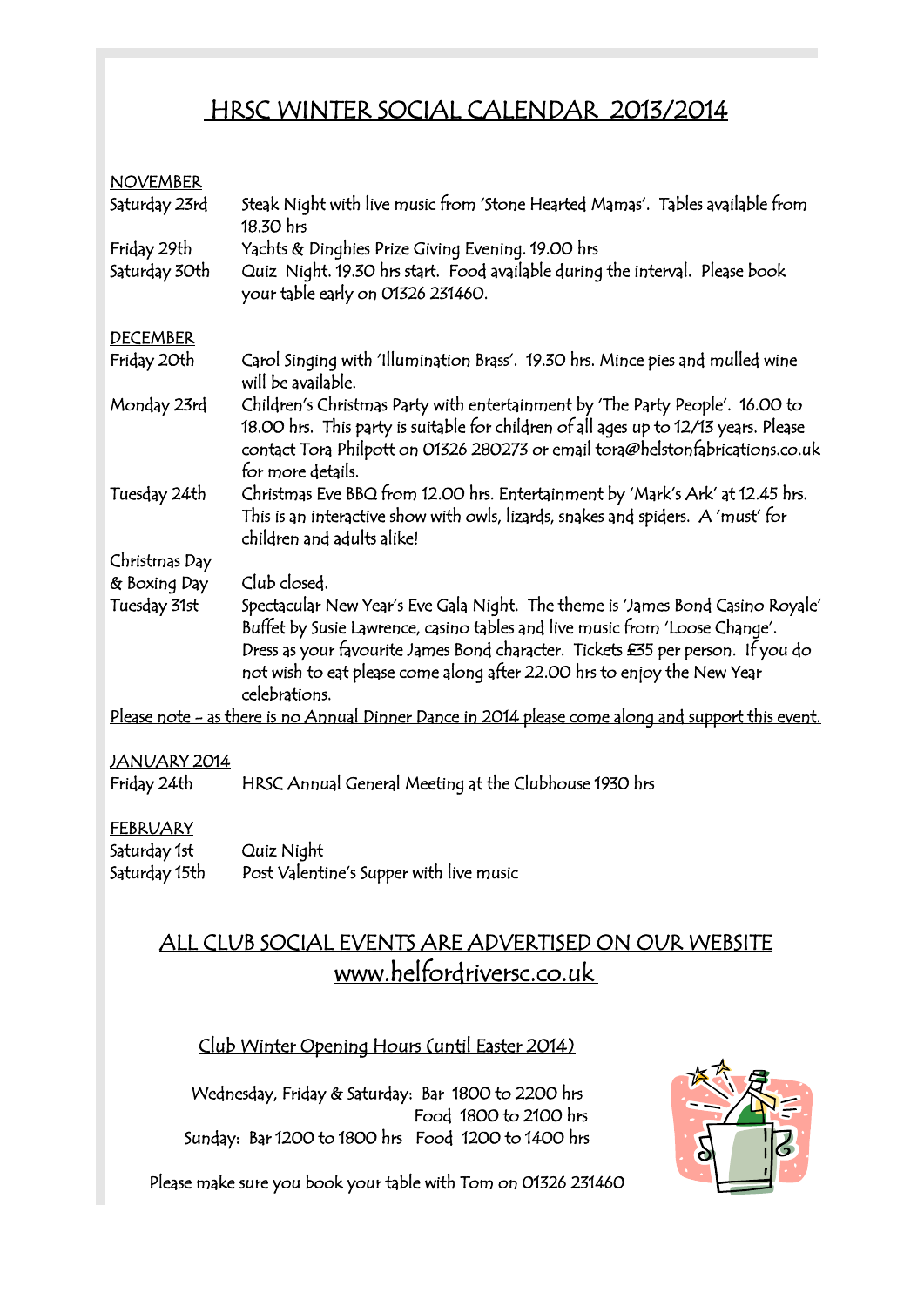## **HELFORD RIVER SAILING CLUB NOTICE OF ANNUAL GENERAL MEETING**

#### **Friday 24th January 2014 at 19.30 hrs**

#### **Notice is hereby given that the Annual General Meeting of the Helford River Sailing Club will be held at the Clubhouse at 19.30 hrs on Friday 24th January 2014 at which the following business will be transacted:**

## **AGENDA**

- 1. Apologies
- 2. Minutes of the last Annual General Meeting
- 3. Commodore's Report
- 4. Honorary Treasurer's Report Approval of Accounts
- 5. Election of Officers
- 6. Election of Club Accountants
- 7. Any Other Business

Close of Meeting

Nominations for election of Officers must be sent in writing, duly proposed and seconded, to the Honorary Secretary not less than 7 days before the AGM. Items of Any Other Business must be submitted in writing to the Honorary Secretary at least 28 days before the Annual General Meeting (in accordance with Club Rules 18, 20 and 32 respectively).

If you would like to nominate yourself or someone else for a position on the Committee please contact the office on 01326 231006 for a nomination form.

Mark J. Gregory (Honorary Secretary)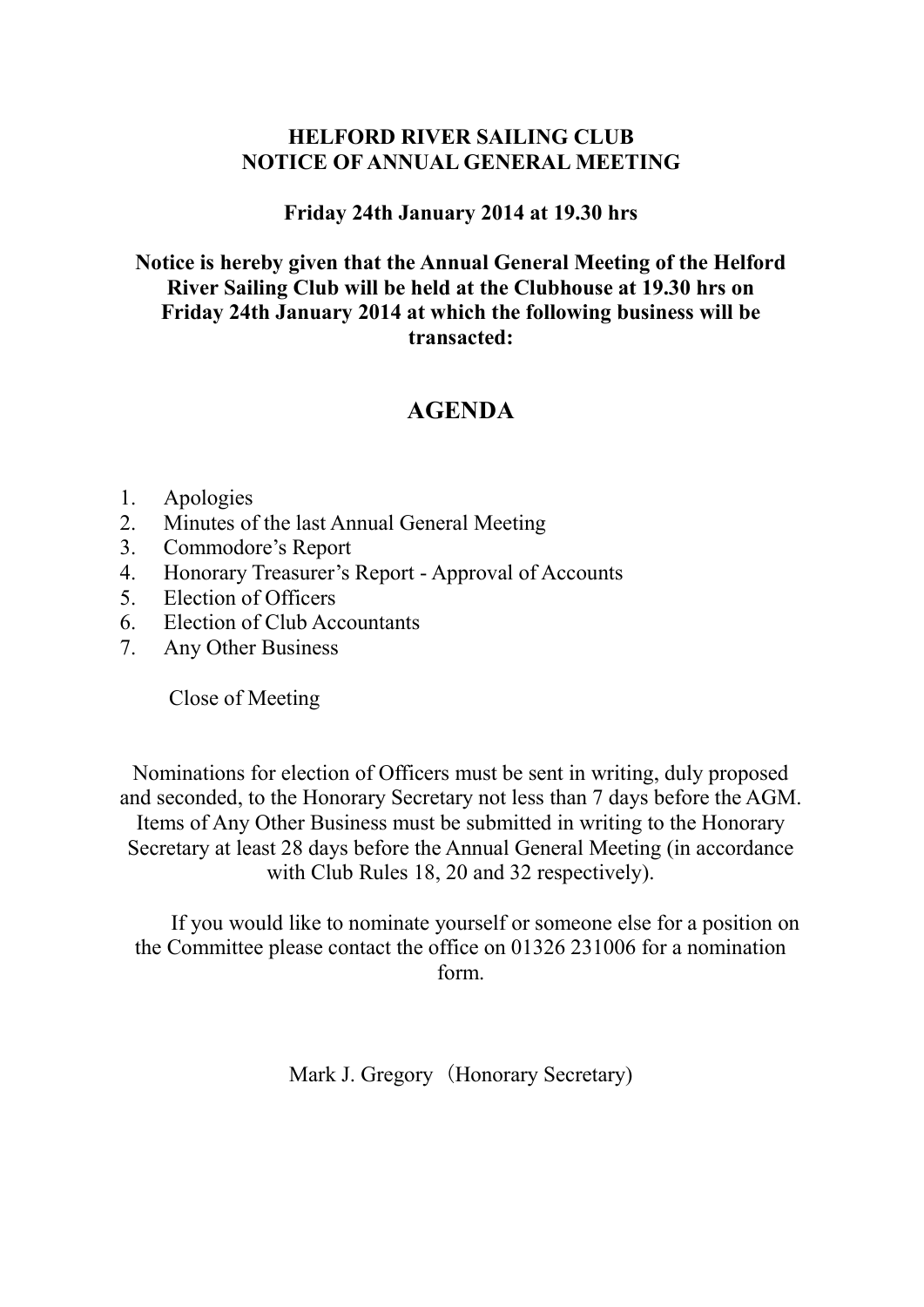## THE CLUB WEBSITE IS REGULARLY UPDATED - KEEP UP WITH THE LATEST NEWS ON www.helfordriversc.co.uk

#### **2014 MOORING FEES (1st April to 31st October)**

**Deep Water Mooring**  $\text{£}27.00 \text{ per } 300 \text{ mm}$ (minimum charge £500 at the discretion of the Committee)

| <b>Sailing Dinghy Park Adult</b>   | £100.00   |
|------------------------------------|-----------|
| <b>Sailing Dinghy Park Junior</b>  | £ $67.50$ |
| <b>Sailing Dinghy Park Rack</b>    | £ $67.50$ |
| <b>Car Park Dinghy Area</b>        | £ 60.00   |
| <b>Car Park Dinghy Area Junior</b> | £ 35.00   |
| <b>Shed Key</b>                    | £ 15.75   |
| <b>Canoes and Kayaks</b>           | £ 30.00   |
| Tender on Pontoon (under 3.25m)    | £100.00   |
| <b>Trailer summer storage</b>      | £ 50.00   |
| Drying Mooring (boats up to 22ft)  | £350.00   |

There is no waiting list for boats under 3.25metres – spaces for these are allocated on a first come first served basis from January onwards by contacting the Club office. If your tender on the pontoon has an outboard engine please could you ensure that you place a bucket over the propeller to avoid damage to other boats.

**Finger Berth Moorings** Maximum: Length 5 metres Beam 2 metres Weight 450kg Outboard: 2 stroke 90hp or 4 stroke 75hp **All boats regardless of length** £280.00

All finger berths and dinghy park spaces are allocated via a waiting list system. If you would like your name added to the list (one per family) please contact Penny on 01326 231006.

#### **2014 MEMBERSHIP FEES**

| <b>From 1st January</b>                           | Entrance   | Annual   |                                                                                                |  |  |
|---------------------------------------------------|------------|----------|------------------------------------------------------------------------------------------------|--|--|
| Joint                                             | £ 185.00   | £ 185.00 |                                                                                                |  |  |
| <b>Single</b>                                     | £ $120.00$ | £ 120.00 |                                                                                                |  |  |
| <b>Family Juniors</b>                             | $f$ nil    | £ 15.00  |                                                                                                |  |  |
| (18 and under whose parents are Members)          |            |          |                                                                                                |  |  |
| <b>Junior Members</b>                             | £ nil      | £ 35.00  |                                                                                                |  |  |
| (18 and under whose parents are NOT Members)      |            |          |                                                                                                |  |  |
| Cadets                                            | £ nil      | £ 35.00  |                                                                                                |  |  |
| (Over 18 but under 25 and in FULL time education) |            |          |                                                                                                |  |  |
| Children under the age of 5 are FREE              |            |          |                                                                                                |  |  |
| <b>Temporary Membership</b> £ 90.00 per week      |            |          | Family - 2 adults plus 2 children under 16 (maximum of two weeks per year). No guests allowed. |  |  |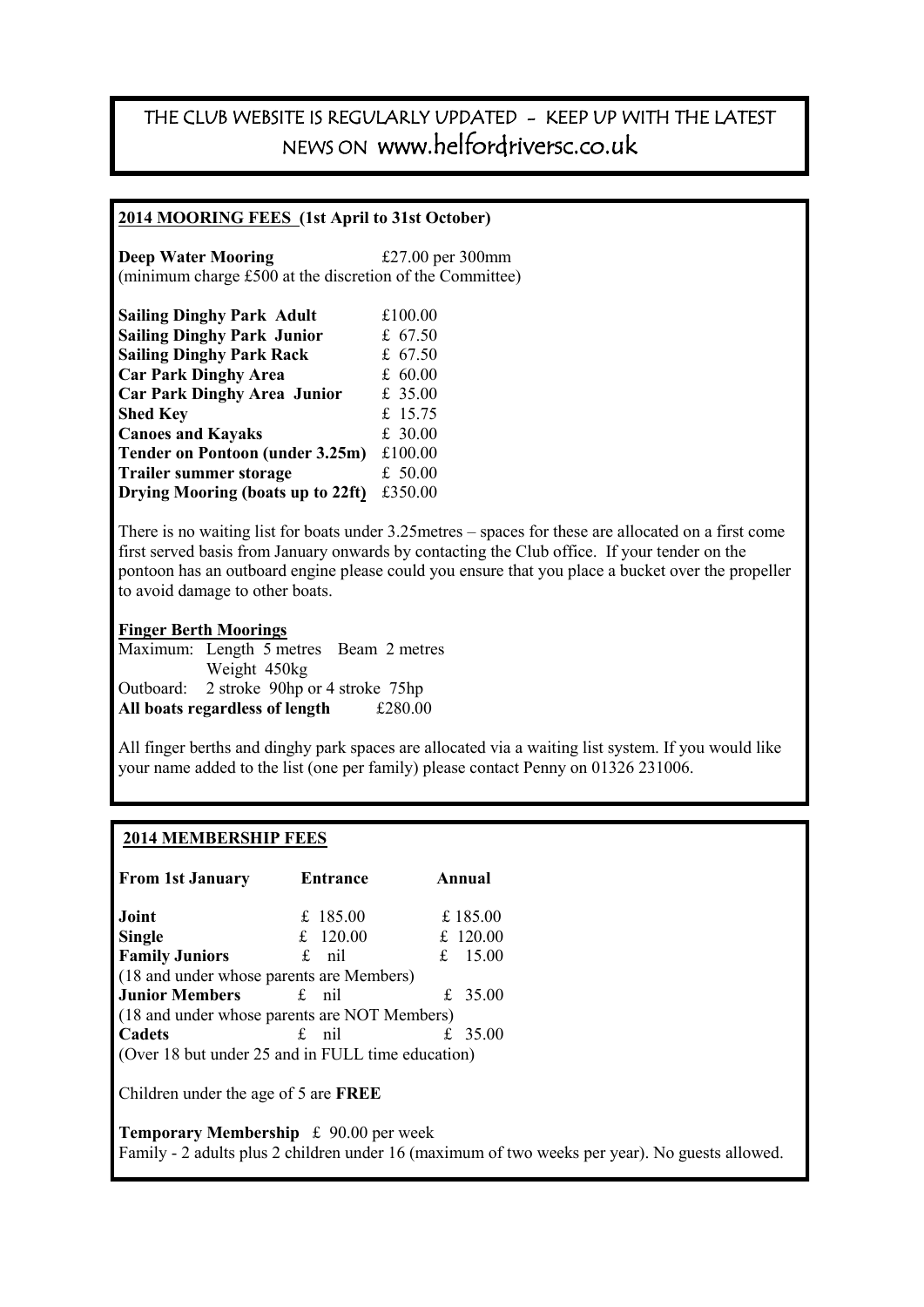#### **JUNIORS REPORT**

It's been another great year for Junior Sailing with the highest level of participation in its sixty year history. Forty three young sailors attended the Friday evening sessions over the Summer: thirty eight juniors in the RYA Youth Scheme and five in the Friday Night Youth Group. The children showed great commitment, with fifty percent of the juniors attending thirteen or more of the year's fifteen sessions.

For the RYA groups the first half of the season focussed on the practical, theory and seamanship skills needed to progress to the next of the four achievement levels. The remainder of the year, over the summer holiday, was spent reinforcing this learning through games, races and fun events. The Junior Camp night, where the children sailed to Gillan for a BBQ and camped overnight, was a great example of this – and also raised £450 for the Helford River Children's Sailing Trust (HRCST). Thanks to Susie and Ian for hosting the event. The Youth Group was a new concept for this year – designed to keep the older children engaged with sailing and give them new experiences in racing and 707 yachting. It's been fantastic to see that we can offer something unique and valuable to the teenage sailors in the club. We'd like to thank the 707 owners for supporting Youth Group this year and would encourage other owners to come forward and support Junior Sailing in 2014.

The winners of this year's trophies and cups are:

Optibat Trophy - **Rowan Lawrence**

Most Improved Junior - **Sam Philpott**

Andrew Ward Cup (for consistency, courtesy and commitment) - **Rebekah Hosking** Carol Lawrence Cup (the most promising newcomer) - **Fadli Syam**

Acorn Cup (aka Kearsley Cup, for showing great potential) - **Ben Harvey & Samuel Armstrong-Lever**

Delta Cup (for Mirrors, Toppers & Fevas) - **William Griffiths** Chamberlain Tankard (under 12s) - **Oliver Forman** Chamberlain Cup - **Oliver Chamberlain** Du Bois Junior Racing Cup - **Oliver Foreman**

The year wasn't without incident though with safety boat reliability problems and other unfortunate events hampering an already stretched team of instructors, safety boat drivers and other essential helpers. We were only able to put on a fun and safe five month teaching programme this year with the help and commitment of volunteers and active parents, and support from the HRCST.

With a new influx of beginners, next year will present a further challenge. As such we would like to subsidise the training of whose willing to help with Junior Sailing in 2014. Anyone wishing to train in the following, please get in touch with us directly  $(dom\omega)$  brandreth.me): RYA Senior Instructor (SI), RYA Dinghy Instructor (DI), Powerboat Level 2, Shortwave Radio, First Aid.

And finally a big thank you to all those who made Junior Sailing possible this year:

Senior Instructors – **Sammy Hubbard & Chris Broad**

Dinghy Instructors – **Carol Lawrence, Joan Kearsley, Susie Lawrence, Roger Philpott, Chris Hosken, John Moody, Matt Ridout & Anton Chamberlain**

Safety Boaters – **Dave Blanning, Terry Goodison, Dominic Walsh-Newton,** 

**Andrew Hosking, Andy Biggs, James McGarry, Wolfe Scrimshaw & Richard Innes** Shore Support & First Aid – **Amanda Walsh-Newton, Kerrie Harvey & Zoe Freeman HRCST** for the use of their Oppies and RIBs.

Dom & Rach Brandreth - *Captains Juniors*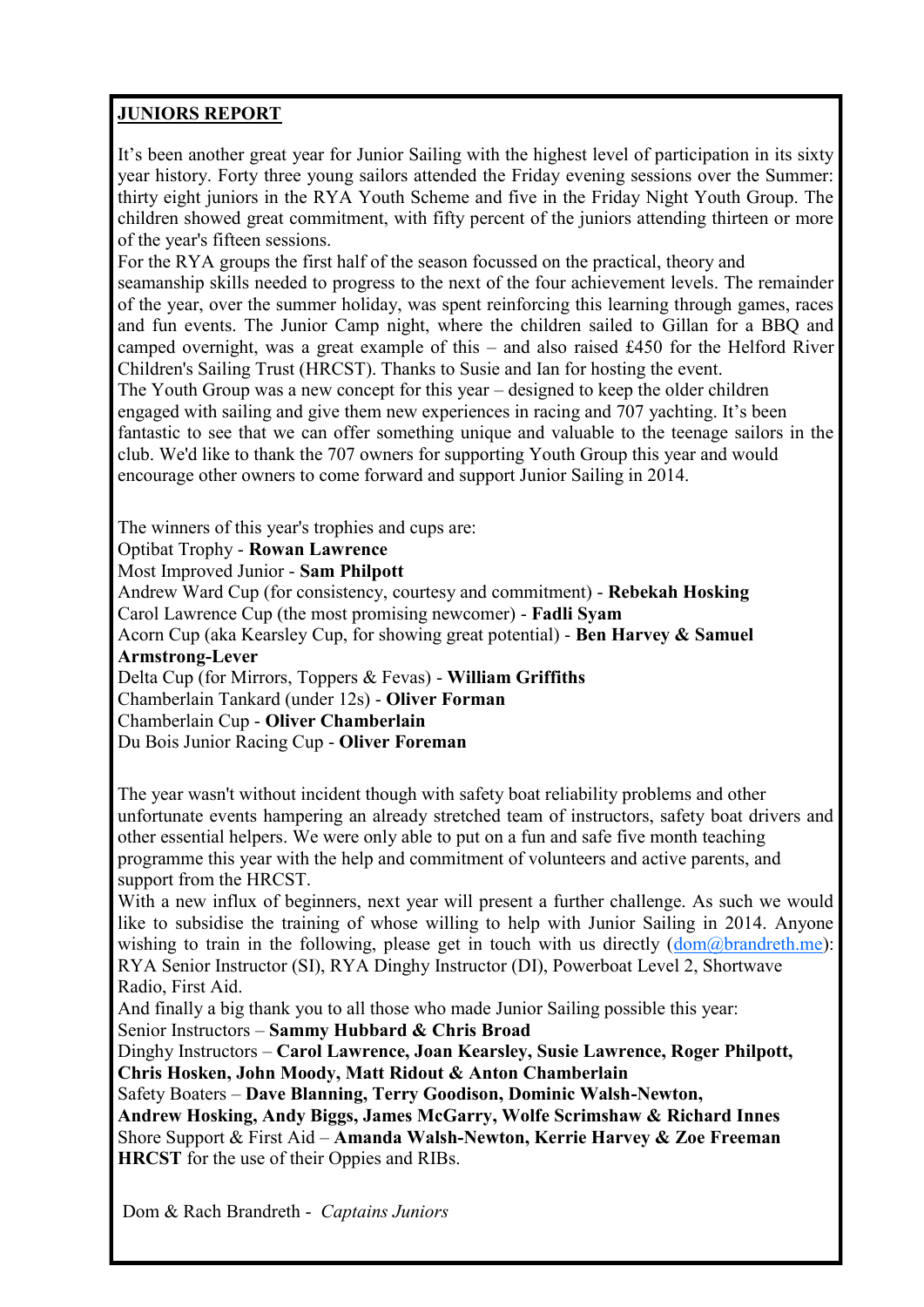#### PLEASE LET US HAVE YOUR EMAIL ADDRESS SO WE CAN KEEP YOU UPDATED WITH ALL CLUB NEWS OR VISIT OUR WEBSITE www.helfordriversc.co.uk

#### **STEWARD'S NEWS**

As Steward I'm truly thankful to everyone who has supported us and kept us busy this summer. Every person here is committed to help keep this Club going from strength to strength, and it's really great to see this happening.

I'd like to thank Heather Ibotson for organising the social calendar. This winter so far we've had one great Quiz Night, a Steak Night is on the way and the New Year's Eve Party to look forward to. I hope as many of you as possible will join us for these events.

Please do remember that the Club is still here during the winter months and I really need your support and continued custom to keep going throughout the quiet months.

Thank you and I look forward to seeing you in the Club very soon.

Tom Pinch

#### **PHOTOS PLEASE**

If you have any high resolution photos for the 2014 HRSC Yearbook please contact Penny in the Club office. Also the website is in need of good photos of racing on the river, social events or anything relating to the Club so if you have something suitable please let us know.

**ALSO** we are, as ever, looking for volunteers to help with all aspects of running the Club. If you feel you can help in any way please contact us.

#### **PLEASE KEEP THE SLIPWAY CLEAR**

Members are requested not to leave vehicles or trailers unattended on the slipway or the foreshore as this can cause congestion and inconvenience to other Club Members. Thank you

#### **THANK YOU TO OUR 2013 SPONSORS**

We were once again very fortunate in having such generous sponsors for our Club events this season. We would like to extend our grateful thanks to:

**Hine Downing Solicitors - Early Summer Yacht Series Budock Vean Hotel - Mid Summer Yacht Series Penrose Sailmakers - Late Summer Yacht Series John Baker & Stephan Penney - Albia Yacht Regatta**